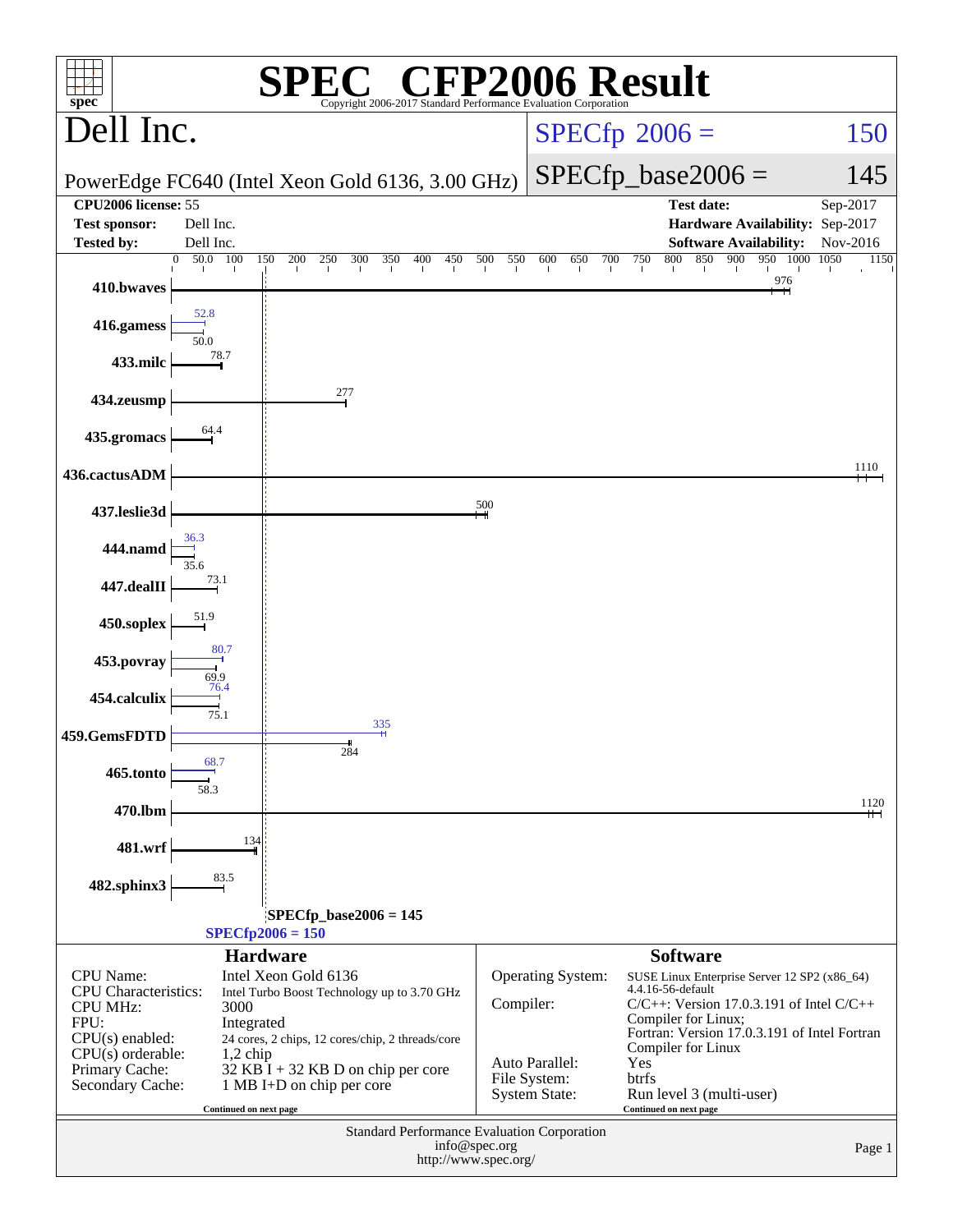

# Dell Inc.

### $SPECfp2006 = 150$  $SPECfp2006 = 150$

PowerEdge FC640 (Intel Xeon Gold 6136, 3.00 GHz)

 $SPECfp\_base2006 = 145$ **[CPU2006 license:](http://www.spec.org/auto/cpu2006/Docs/result-fields.html#CPU2006license)** 55 **[Test date:](http://www.spec.org/auto/cpu2006/Docs/result-fields.html#Testdate)** Sep-2017

| <b>CI CHOOD HULHOU</b> 22                                                  |                                                                                                              |                                                            | 1 COU GUULO                            | UUU U U U  |
|----------------------------------------------------------------------------|--------------------------------------------------------------------------------------------------------------|------------------------------------------------------------|----------------------------------------|------------|
| <b>Test sponsor:</b>                                                       | Dell Inc.                                                                                                    |                                                            | <b>Hardware Availability: Sep-2017</b> |            |
| <b>Tested by:</b>                                                          | Dell Inc.                                                                                                    |                                                            | <b>Software Availability:</b>          | $Nov-2016$ |
| L3 Cache:<br>Other Cache:<br>Memory:<br>Disk Subsystem:<br>Other Hardware: | 24.75 MB I+D on chip per chip<br>None<br>192 GB (12 x 16 GB 2Rx8 PC4-2666V-R)<br>1 x 960 GB SATA SSD<br>None | <b>Base Pointers:</b><br>Peak Pointers:<br>Other Software: | 64-bit<br>$32/64$ -bit<br>None         |            |

| <b>Results Table</b> |                                                                                                          |       |                |       |                |       |                |              |                |              |                |              |
|----------------------|----------------------------------------------------------------------------------------------------------|-------|----------------|-------|----------------|-------|----------------|--------------|----------------|--------------|----------------|--------------|
|                      | <b>Base</b>                                                                                              |       |                |       |                |       | <b>Peak</b>    |              |                |              |                |              |
| <b>Benchmark</b>     | <b>Seconds</b>                                                                                           | Ratio | <b>Seconds</b> | Ratio | <b>Seconds</b> | Ratio | <b>Seconds</b> | <b>Ratio</b> | <b>Seconds</b> | <b>Ratio</b> | <b>Seconds</b> | <b>Ratio</b> |
| 410.bwayes           | 13.8                                                                                                     | 985   | 13.9           | 976   | 14.2           | 957   | 13.8           | 985          | 13.9           | 976          | 14.2           | 957          |
| 416.gamess           | 391                                                                                                      | 50.0  | 392            | 50.0  | 391            | 50.0  | 371            | 52.8         | 371            | 52.8         | 371            | 52.8         |
| $433$ .milc          | 117                                                                                                      | 78.7  | 118            | 78.0  | 114            | 80.7  | <b>117</b>     | 78.7         | 118            | 78.0         | 114            | 80.7         |
| 434.zeusmp           | 32.9                                                                                                     | 276   | 32.8           | 278   | 32.9           | 277   | 32.9           | 276          | 32.8           | 278          | 32.9           | 277          |
| 435 gromacs          | 111                                                                                                      | 64.4  | 111            | 64.5  | 112            | 64.0  | 111            | 64.4         | 111            | 64.5         | 112            | 64.0         |
| 436.cactusADM        | 10.9                                                                                                     | 1090  | 10.5           | 1130  | 10.8           | 1110  | 10.9           | 1090         | 10.5           | 1130         | 10.8           | <b>1110</b>  |
| 437.leslie3d         | 19.4                                                                                                     | 485   | 18.8           | 500   | 18.7           | 504   | 19.4           | 485          | 18.8           | 500          | 18.7           | 504          |
| 444.namd             | 226                                                                                                      | 35.6  | 225            | 35.6  | 225            | 35.6  | 221            | 36.3         | 221            | 36.3         | 221            | 36.3         |
| 447.dealII           | 156                                                                                                      | 73.3  | 157            | 73.1  | 157            | 73.1  | 156            | 73.3         | 157            | 73.1         | 157            | 73.1         |
| $450$ .soplex        | 159                                                                                                      | 52.3  | 161            | 51.9  | 162            | 51.4  | 159            | 52.3         | <b>161</b>     | 51.9         | 162            | 51.4         |
| 453.povray           | 74.9                                                                                                     | 71.0  | 76.2           | 69.8  | 76.1           | 69.9  | 66.1           | 80.4         | 65.2           | 81.6         | 65.9           | 80.7         |
| 454.calculix         | 110                                                                                                      | 75.1  | 110            | 75.1  | 110            | 74.8  | 108            | 76.1         | 108            | 76.4         | 108            | 76.7         |
| 459.GemsFDTD         | 37.3                                                                                                     | 284   | 37.2           | 286   | 37.5           | 283   | 31.1           | 341          | 31.7           | 335          | 31.6           | 335          |
| 465.tonto            | 169                                                                                                      | 58.3  | 169            | 58.3  | 167            | 59.0  | 143            | 68.6         | 143            | 68.9         | <u>143</u>     | 68.7         |
| 470.1bm              | 12.4                                                                                                     | 1110  | 12.2           | 1130  | 12.3           | 1120  | 12.4           | 1110         | 12.2           | 1130         | 12.3           | 1120         |
| 481.wrf              | 82.1                                                                                                     | 136   | 84.9           | 132   | 83.1           | 134   | 82.1           | 136          | 84.9           | 132          | 83.1           | <u>134</u>   |
| 482.sphinx3          | 235                                                                                                      | 83.1  | 233            | 83.5  | 233            | 83.6  | 235            | 83.1         | 233            | 83.5         | 233            | 83.6         |
|                      | Results appear in the order in which they were run. Bold underlined text indicates a median measurement. |       |                |       |                |       |                |              |                |              |                |              |

### **[Operating System Notes](http://www.spec.org/auto/cpu2006/Docs/result-fields.html#OperatingSystemNotes)**

Stack size set to unlimited using "ulimit -s unlimited"

### **[Platform Notes](http://www.spec.org/auto/cpu2006/Docs/result-fields.html#PlatformNotes)**

 BIOS settings: Sub NUMA Cluster disabled Virtualization Technology disabled System Profile set to Custom CPU Performance set to Maximum Performance C States set to Autonomous C1E disabled Energy Efficient Turbo disabled Uncore Frequency set to Dynamic Energy Efficiency Policy set to Performance Continued on next page

> Standard Performance Evaluation Corporation [info@spec.org](mailto:info@spec.org) <http://www.spec.org/>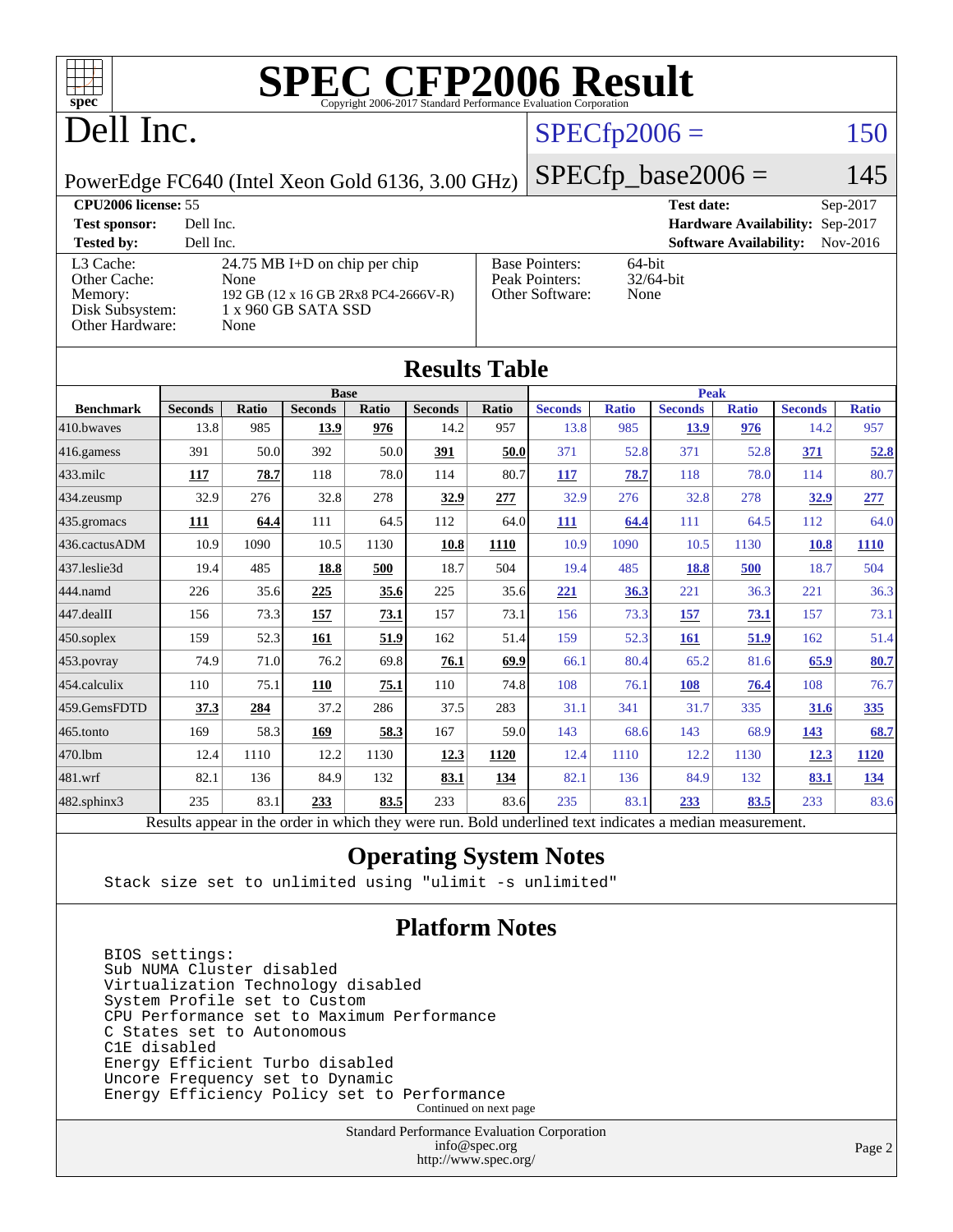

## Dell Inc.

 $SPECTp2006 = 150$ 

PowerEdge FC640 (Intel Xeon Gold 6136, 3.00 GHz)  $SPECTp\_base2006 = 145$ 

**[CPU2006 license:](http://www.spec.org/auto/cpu2006/Docs/result-fields.html#CPU2006license)** 55 **[Test date:](http://www.spec.org/auto/cpu2006/Docs/result-fields.html#Testdate)** Sep-2017 **[Test sponsor:](http://www.spec.org/auto/cpu2006/Docs/result-fields.html#Testsponsor)** Dell Inc. **[Hardware Availability:](http://www.spec.org/auto/cpu2006/Docs/result-fields.html#HardwareAvailability)** Sep-2017 **[Tested by:](http://www.spec.org/auto/cpu2006/Docs/result-fields.html#Testedby)** Dell Inc. **[Software Availability:](http://www.spec.org/auto/cpu2006/Docs/result-fields.html#SoftwareAvailability)** Nov-2016

### **[Platform Notes \(Continued\)](http://www.spec.org/auto/cpu2006/Docs/result-fields.html#PlatformNotes)**

Standard Performance Evaluation Corporation [info@spec.org](mailto:info@spec.org) Memory Patrol Scrub disabled Logical Processor enabled CPU Interconnect Bus Link Power Management disabled PCI ASPM L1 Link Power Management disabled Sysinfo program /root/cpu2006-1.2\_ic17u3/config/sysinfo.rev6993 Revision 6993 of 2015-11-06 (b5e8d4b4eb51ed28d7f98696cbe290c1) running on linux-u8yg Thu Sep 7 09:58:04 2017 This section contains SUT (System Under Test) info as seen by some common utilities. To remove or add to this section, see: <http://www.spec.org/cpu2006/Docs/config.html#sysinfo> From /proc/cpuinfo model name : Intel(R) Xeon(R) Gold 6136 CPU @ 3.00GHz 2 "physical id"s (chips) 48 "processors" cores, siblings (Caution: counting these is hw and system dependent. The following excerpts from /proc/cpuinfo might not be reliable. Use with caution.) cpu cores : 12 siblings : 24 physical 0: cores 0 1 2 3 8 9 10 11 18 19 24 27 physical 1: cores 0 1 2 3 4 9 10 16 18 19 25 26 cache size : 25344 KB From /proc/meminfo MemTotal: 196687636 kB HugePages\_Total: 0<br>Hugepagesize: 2048 kB Hugepagesize: From /etc/\*release\* /etc/\*version\* SuSE-release: SUSE Linux Enterprise Server 12 (x86\_64) VERSION = 12 PATCHLEVEL = 2 # This file is deprecated and will be removed in a future service pack or release. # Please check /etc/os-release for details about this release. os-release: NAME="SLES" VERSION="12-SP2" VERSION\_ID="12.2" PRETTY\_NAME="SUSE Linux Enterprise Server 12 SP2" ID="sles" ANSI\_COLOR="0;32" CPE\_NAME="cpe:/o:suse:sles:12:sp2" uname -a: Linux linux-u8yg 4.4.16-56-default #1 SMP Mon Aug 8 14:24:26 UTC 2016 (5b281a8) x86\_64 x86\_64 x86\_64 GNU/Linux run-level 3 Sep 7 05:38 Continued on next page

<http://www.spec.org/>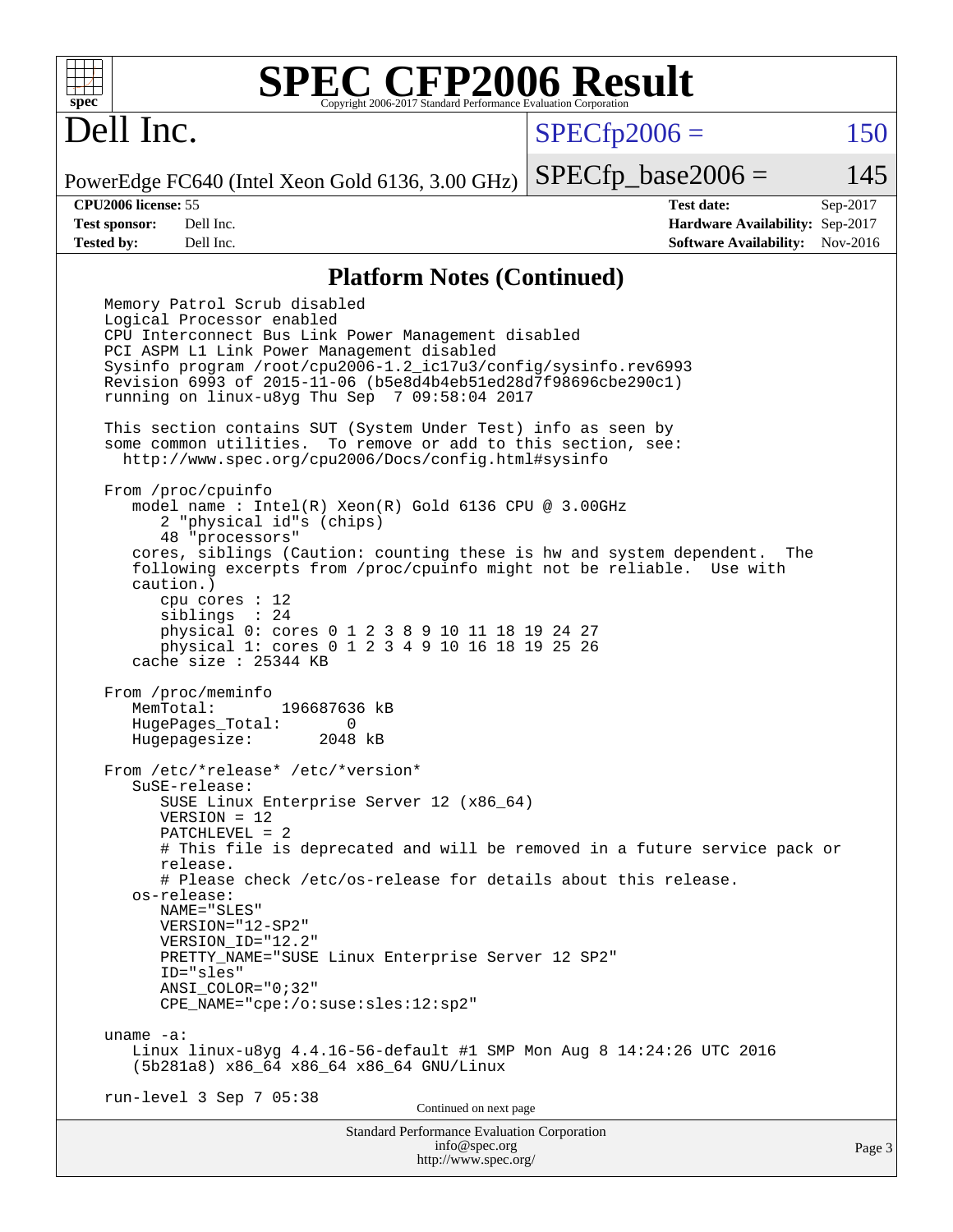| <b>SPEC CFP2006 Result</b><br>$spec^*$<br>Copyright 2006-2017 Standard Performance Evaluation Corporation                                                                                                                                                                                                                                                                                                                                                                                                                                                                                       |                                                                                                               |  |
|-------------------------------------------------------------------------------------------------------------------------------------------------------------------------------------------------------------------------------------------------------------------------------------------------------------------------------------------------------------------------------------------------------------------------------------------------------------------------------------------------------------------------------------------------------------------------------------------------|---------------------------------------------------------------------------------------------------------------|--|
| Dell Inc.                                                                                                                                                                                                                                                                                                                                                                                                                                                                                                                                                                                       | $SPECfp2006 =$<br>150                                                                                         |  |
| PowerEdge FC640 (Intel Xeon Gold 6136, 3.00 GHz)                                                                                                                                                                                                                                                                                                                                                                                                                                                                                                                                                | $SPECfp\_base2006 =$<br>145                                                                                   |  |
| CPU2006 license: 55<br><b>Test sponsor:</b><br>Dell Inc.<br>Dell Inc.<br><b>Tested by:</b>                                                                                                                                                                                                                                                                                                                                                                                                                                                                                                      | <b>Test date:</b><br>Sep-2017<br>Hardware Availability: Sep-2017<br>Nov-2016<br><b>Software Availability:</b> |  |
| <b>Platform Notes (Continued)</b>                                                                                                                                                                                                                                                                                                                                                                                                                                                                                                                                                               |                                                                                                               |  |
| SPEC is set to: /root/cpu2006-1.2_ic17u3<br>Size Used Avail Use% Mounted on<br>Filesystem<br>Type<br>921G<br>/dev/sda1<br>btrfs<br>19G 900G<br>Additional information from dmidecode:                                                                                                                                                                                                                                                                                                                                                                                                           | $2\frac{6}{9}$ /                                                                                              |  |
| Warning: Use caution when you interpret this section. The 'dmidecode' program<br>reads system data which is "intended to allow hardware to be accurately<br>determined", but the intent may not be met, as there are frequent changes to<br>hardware, firmware, and the "DMTF SMBIOS" standard.                                                                                                                                                                                                                                                                                                 |                                                                                                               |  |
| BIOS Dell Inc. 1.0.0 08/10/2017<br>Memory:<br>12x 00AD00B300AD HMA82GR7AFR8N-VK 16 GB 2 rank 2666 MHz<br>4x Not Specified Not Specified                                                                                                                                                                                                                                                                                                                                                                                                                                                         |                                                                                                               |  |
| (End of data from sysinfo program)                                                                                                                                                                                                                                                                                                                                                                                                                                                                                                                                                              |                                                                                                               |  |
| <b>General Notes</b><br>Environment variables set by runspec before the start of the run:<br>KMP_AFFINITY = "granularity=fine, compact, 1, 0"<br>LD_LIBRARY_PATH = "/root/cpu2006-1.2_ic17u3/lib/ia32:/root/cpu2006-1.2_ic17u3/lib/intel64:/root/cpu2006-1.2_ic17u3/sh10.2"<br>OMP_NUM_THREADS = "24"<br>Binaries compiled on a system with 1x Intel Core i7-4790 CPU + 32GB RAM<br>memory using Redhat Enterprise Linux 7.2<br>Transparent Huge Pages enabled by default.<br>Filesystem page cache cleared with:<br>shell invocation of 'sync; echo 3 > /proc/sys/vm/drop_caches' prior to run |                                                                                                               |  |
| <b>Base Compiler Invocation</b><br>C benchmarks:<br>$\text{icc}$ $-\text{m64}$<br>$C_{++}$ benchmarks:<br>icpc -m64<br>Fortran benchmarks:<br>ifort -m64<br>Benchmarks using both Fortran and C:<br>icc -m64 ifort -m64                                                                                                                                                                                                                                                                                                                                                                         |                                                                                                               |  |
| Standard Performance Evaluation Corporation<br>info@spec.org                                                                                                                                                                                                                                                                                                                                                                                                                                                                                                                                    | Page                                                                                                          |  |

<http://www.spec.org/>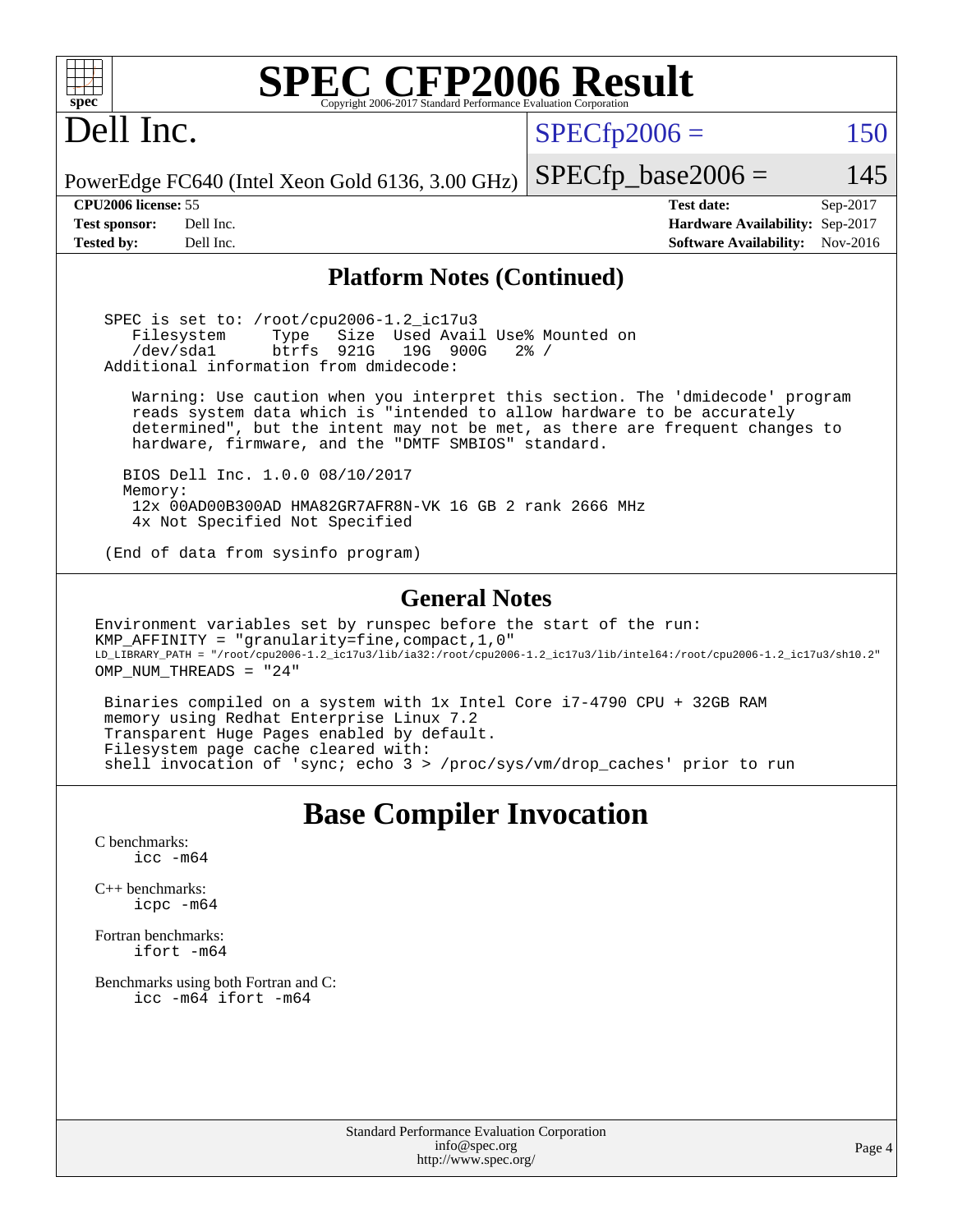

## Dell Inc.

 $SPECTp2006 = 150$ 

PowerEdge FC640 (Intel Xeon Gold 6136, 3.00 GHz)

 $SPECfp\_base2006 = 145$ 

**[CPU2006 license:](http://www.spec.org/auto/cpu2006/Docs/result-fields.html#CPU2006license)** 55 **[Test date:](http://www.spec.org/auto/cpu2006/Docs/result-fields.html#Testdate)** Sep-2017 **[Test sponsor:](http://www.spec.org/auto/cpu2006/Docs/result-fields.html#Testsponsor)** Dell Inc. **[Hardware Availability:](http://www.spec.org/auto/cpu2006/Docs/result-fields.html#HardwareAvailability)** Sep-2017 **[Tested by:](http://www.spec.org/auto/cpu2006/Docs/result-fields.html#Testedby)** Dell Inc. **[Software Availability:](http://www.spec.org/auto/cpu2006/Docs/result-fields.html#SoftwareAvailability)** Nov-2016

### **[Base Portability Flags](http://www.spec.org/auto/cpu2006/Docs/result-fields.html#BasePortabilityFlags)**

| 410.bwaves: -DSPEC CPU LP64                              |                                                                |
|----------------------------------------------------------|----------------------------------------------------------------|
| 416.gamess: -DSPEC_CPU_LP64<br>433.milc: -DSPEC CPU LP64 |                                                                |
| 434.zeusmp: - DSPEC_CPU_LP64                             |                                                                |
| 435.gromacs: -DSPEC_CPU_LP64 -nofor_main                 |                                                                |
| 436.cactusADM: - DSPEC CPU LP64 - nofor main             |                                                                |
| 437.leslie3d: -DSPEC CPU LP64                            |                                                                |
| 444.namd: -DSPEC CPU LP64                                |                                                                |
| 447.dealII: -DSPEC CPU LP64                              |                                                                |
| 450.soplex: -DSPEC_CPU_LP64                              |                                                                |
| 453.povray: -DSPEC CPU LP64                              |                                                                |
| 454.calculix: - DSPEC CPU LP64 - nofor main              |                                                                |
| 459. GemsFDTD: - DSPEC CPU LP64                          |                                                                |
| 465.tonto: - DSPEC CPU LP64                              |                                                                |
| 470.1bm: - DSPEC CPU LP64                                |                                                                |
|                                                          | 481.wrf: -DSPEC CPU_LP64 -DSPEC_CPU_CASE_FLAG -DSPEC_CPU_LINUX |
| 482.sphinx3: -DSPEC_CPU_LP64                             |                                                                |

### **[Base Optimization Flags](http://www.spec.org/auto/cpu2006/Docs/result-fields.html#BaseOptimizationFlags)**

[C benchmarks](http://www.spec.org/auto/cpu2006/Docs/result-fields.html#Cbenchmarks): [-xCORE-AVX2](http://www.spec.org/cpu2006/results/res2017q4/cpu2006-20170918-49842.flags.html#user_CCbase_f-xCORE-AVX2) [-ipo](http://www.spec.org/cpu2006/results/res2017q4/cpu2006-20170918-49842.flags.html#user_CCbase_f-ipo) [-O3](http://www.spec.org/cpu2006/results/res2017q4/cpu2006-20170918-49842.flags.html#user_CCbase_f-O3) [-no-prec-div](http://www.spec.org/cpu2006/results/res2017q4/cpu2006-20170918-49842.flags.html#user_CCbase_f-no-prec-div) [-parallel](http://www.spec.org/cpu2006/results/res2017q4/cpu2006-20170918-49842.flags.html#user_CCbase_f-parallel) [-qopt-prefetch](http://www.spec.org/cpu2006/results/res2017q4/cpu2006-20170918-49842.flags.html#user_CCbase_f-qopt-prefetch) [C++ benchmarks:](http://www.spec.org/auto/cpu2006/Docs/result-fields.html#CXXbenchmarks) [-xCORE-AVX2](http://www.spec.org/cpu2006/results/res2017q4/cpu2006-20170918-49842.flags.html#user_CXXbase_f-xCORE-AVX2) [-ipo](http://www.spec.org/cpu2006/results/res2017q4/cpu2006-20170918-49842.flags.html#user_CXXbase_f-ipo) [-O3](http://www.spec.org/cpu2006/results/res2017q4/cpu2006-20170918-49842.flags.html#user_CXXbase_f-O3) [-no-prec-div](http://www.spec.org/cpu2006/results/res2017q4/cpu2006-20170918-49842.flags.html#user_CXXbase_f-no-prec-div) [-qopt-prefetch](http://www.spec.org/cpu2006/results/res2017q4/cpu2006-20170918-49842.flags.html#user_CXXbase_f-qopt-prefetch) [Fortran benchmarks](http://www.spec.org/auto/cpu2006/Docs/result-fields.html#Fortranbenchmarks): [-xCORE-AVX2](http://www.spec.org/cpu2006/results/res2017q4/cpu2006-20170918-49842.flags.html#user_FCbase_f-xCORE-AVX2) [-ipo](http://www.spec.org/cpu2006/results/res2017q4/cpu2006-20170918-49842.flags.html#user_FCbase_f-ipo) [-O3](http://www.spec.org/cpu2006/results/res2017q4/cpu2006-20170918-49842.flags.html#user_FCbase_f-O3) [-no-prec-div](http://www.spec.org/cpu2006/results/res2017q4/cpu2006-20170918-49842.flags.html#user_FCbase_f-no-prec-div) [-parallel](http://www.spec.org/cpu2006/results/res2017q4/cpu2006-20170918-49842.flags.html#user_FCbase_f-parallel) [-qopt-prefetch](http://www.spec.org/cpu2006/results/res2017q4/cpu2006-20170918-49842.flags.html#user_FCbase_f-qopt-prefetch) [Benchmarks using both Fortran and C](http://www.spec.org/auto/cpu2006/Docs/result-fields.html#BenchmarksusingbothFortranandC): [-xCORE-AVX2](http://www.spec.org/cpu2006/results/res2017q4/cpu2006-20170918-49842.flags.html#user_CC_FCbase_f-xCORE-AVX2) [-ipo](http://www.spec.org/cpu2006/results/res2017q4/cpu2006-20170918-49842.flags.html#user_CC_FCbase_f-ipo) [-O3](http://www.spec.org/cpu2006/results/res2017q4/cpu2006-20170918-49842.flags.html#user_CC_FCbase_f-O3) [-no-prec-div](http://www.spec.org/cpu2006/results/res2017q4/cpu2006-20170918-49842.flags.html#user_CC_FCbase_f-no-prec-div) [-parallel](http://www.spec.org/cpu2006/results/res2017q4/cpu2006-20170918-49842.flags.html#user_CC_FCbase_f-parallel) [-qopt-prefetch](http://www.spec.org/cpu2006/results/res2017q4/cpu2006-20170918-49842.flags.html#user_CC_FCbase_f-qopt-prefetch)

### **[Peak Compiler Invocation](http://www.spec.org/auto/cpu2006/Docs/result-fields.html#PeakCompilerInvocation)**

[C benchmarks](http://www.spec.org/auto/cpu2006/Docs/result-fields.html#Cbenchmarks): [icc -m64](http://www.spec.org/cpu2006/results/res2017q4/cpu2006-20170918-49842.flags.html#user_CCpeak_intel_icc_64bit_bda6cc9af1fdbb0edc3795bac97ada53)

[C++ benchmarks:](http://www.spec.org/auto/cpu2006/Docs/result-fields.html#CXXbenchmarks) [icpc -m64](http://www.spec.org/cpu2006/results/res2017q4/cpu2006-20170918-49842.flags.html#user_CXXpeak_intel_icpc_64bit_fc66a5337ce925472a5c54ad6a0de310)

[Fortran benchmarks](http://www.spec.org/auto/cpu2006/Docs/result-fields.html#Fortranbenchmarks): [ifort -m64](http://www.spec.org/cpu2006/results/res2017q4/cpu2006-20170918-49842.flags.html#user_FCpeak_intel_ifort_64bit_ee9d0fb25645d0210d97eb0527dcc06e)

[Benchmarks using both Fortran and C](http://www.spec.org/auto/cpu2006/Docs/result-fields.html#BenchmarksusingbothFortranandC): [icc -m64](http://www.spec.org/cpu2006/results/res2017q4/cpu2006-20170918-49842.flags.html#user_CC_FCpeak_intel_icc_64bit_bda6cc9af1fdbb0edc3795bac97ada53) [ifort -m64](http://www.spec.org/cpu2006/results/res2017q4/cpu2006-20170918-49842.flags.html#user_CC_FCpeak_intel_ifort_64bit_ee9d0fb25645d0210d97eb0527dcc06e)

> Standard Performance Evaluation Corporation [info@spec.org](mailto:info@spec.org) <http://www.spec.org/>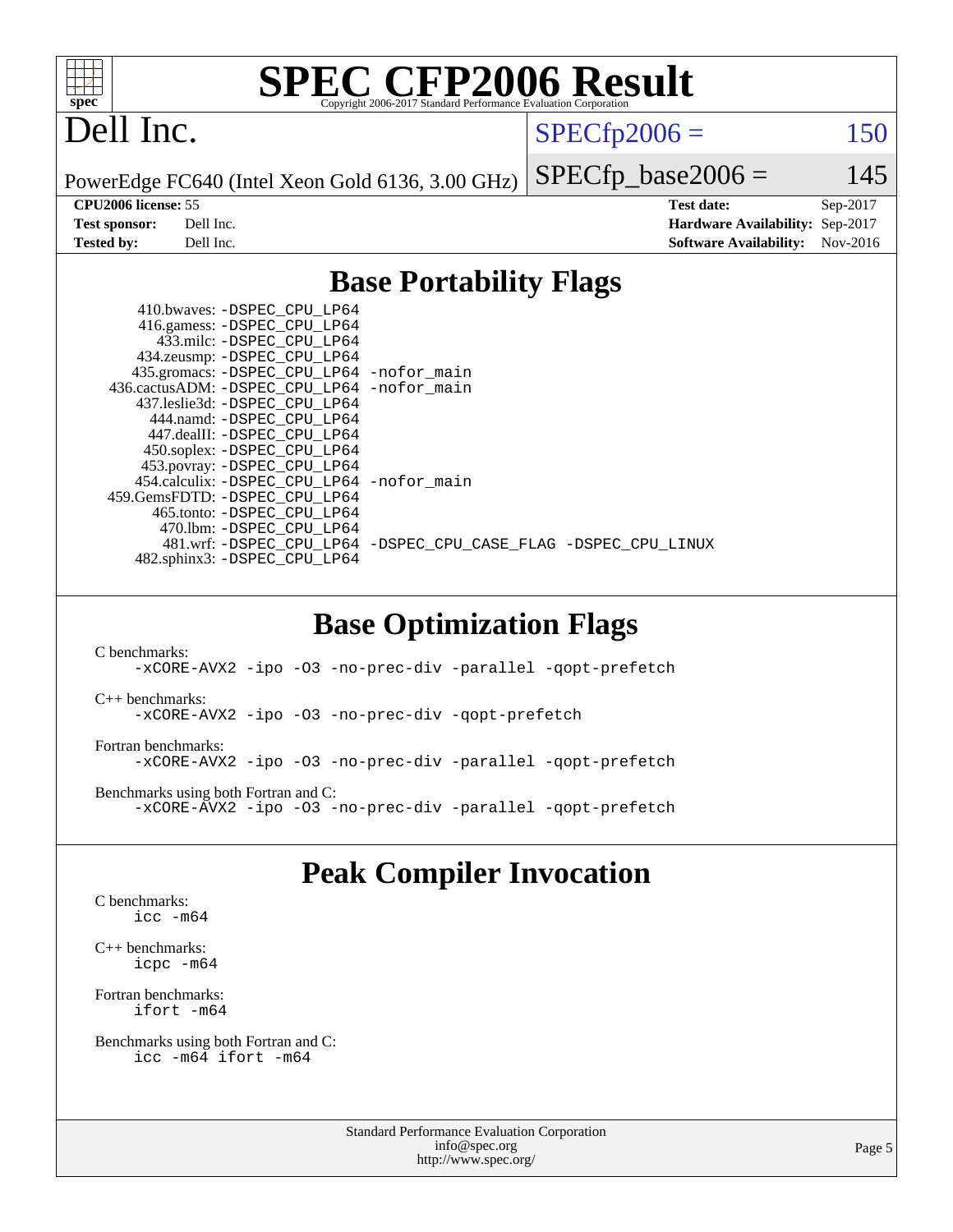

# Dell Inc.

 $SPECTp2006 = 150$ 

PowerEdge FC640 (Intel Xeon Gold 6136, 3.00 GHz)

 $SPECTp\_base2006 = 145$ 

**[CPU2006 license:](http://www.spec.org/auto/cpu2006/Docs/result-fields.html#CPU2006license)** 55 **[Test date:](http://www.spec.org/auto/cpu2006/Docs/result-fields.html#Testdate)** Sep-2017 **[Test sponsor:](http://www.spec.org/auto/cpu2006/Docs/result-fields.html#Testsponsor)** Dell Inc. **[Hardware Availability:](http://www.spec.org/auto/cpu2006/Docs/result-fields.html#HardwareAvailability)** Sep-2017 **[Tested by:](http://www.spec.org/auto/cpu2006/Docs/result-fields.html#Testedby)** Dell Inc. **[Software Availability:](http://www.spec.org/auto/cpu2006/Docs/result-fields.html#SoftwareAvailability)** Nov-2016

### **[Peak Portability Flags](http://www.spec.org/auto/cpu2006/Docs/result-fields.html#PeakPortabilityFlags)**

Same as Base Portability Flags

## **[Peak Optimization Flags](http://www.spec.org/auto/cpu2006/Docs/result-fields.html#PeakOptimizationFlags)**

[C benchmarks](http://www.spec.org/auto/cpu2006/Docs/result-fields.html#Cbenchmarks):

433.milc: basepeak = yes

470.lbm: basepeak = yes

 $482$ .sphinx3: basepeak = yes

[C++ benchmarks:](http://www.spec.org/auto/cpu2006/Docs/result-fields.html#CXXbenchmarks)

```
 444.namd: -prof-gen(pass 1) -prof-use(pass 2) -xCORE-AVX2(pass 2)
      -par-num-threads=1-ipo-O3(pass 2)-no-prec-div(pass 2) -fno-alias -auto-ilp32
```
447.dealII: basepeak = yes

 $450$ .soplex: basepeak = yes

```
 453.povray: -prof-gen(pass 1) -prof-use(pass 2) -xCORE-AVX2(pass 2)
        -par-num-threads=1-ipo-O3(pass 2)-no-prec-div(pass 2) -unroll4 -ansi-alias
```
[Fortran benchmarks](http://www.spec.org/auto/cpu2006/Docs/result-fields.html#Fortranbenchmarks):

```
410.bwaves: basepeak = yes 416.gamess: -prof-gen(pass 1) -prof-use(pass 2) -xCORE-AVX2(pass 2)
            -par-num-threads=1-ipo-O3(pass 2)-no-prec-div(pass 2) -unroll2 -inline-level=0 -scalar-rep-
   434.zeusmp: basepeak = yes
   437.leslie3d: basepeak = yes
459.GemsFDTD: -prof-gen(pass 1) -prof-use(pass 2) -xCORE-AVX2(pass 2)
            -par-num-threads=1(pass 1) -ipo(pass 2) -O3(pass 2)
            -no-prec-div(pass 2) -unroll2 -inline-level=0
            -qopt-prefetch -parallel
     465.tonto: -prof-gen(pass 1) -prof-use(pass 2) -xCORE-AVX2(pass 2)
            -par-num-threads=1(pass 1) -ipo(pass 2) -O3(pass 2)
            -no-prec-div-inline-calloc-qopt-malloc-options=3
            -auto -unroll4
```
Continued on next page

```
Standard Performance Evaluation Corporation
            info@spec.org
          http://www.spec.org/
```